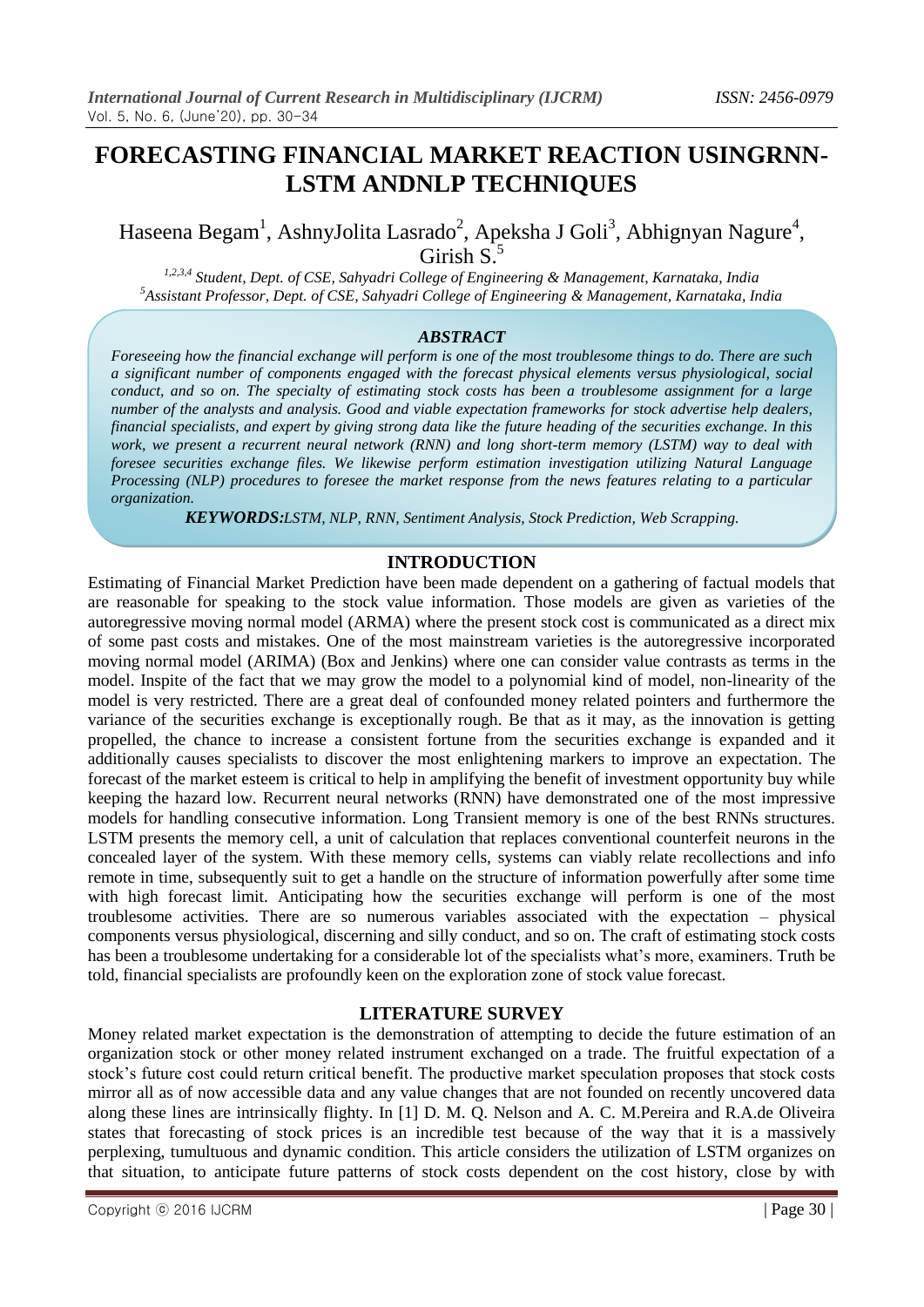specialized investigation markers. In [2] Ishitha Parmar, Navanshu presented an endeavor to decide the future costs of the loads of an organization with more noteworthy exactness and unwavering quality utilizing AI methods. The essential commitment of the specialists being the utilization of the novel LSTM Model as a method for deciding the stock costs. In [3] Dattatrey P Gandhmal, K Kumar presented the point by point survey of 50 research papers recommending the systems, as Bayesian model, Fuzzy classifier, Artificial Neural Networks (ANN), Support Vector Machine (SVM) classifier, Neural Network (NN), Machine Learning Methods, etc, in light of financial exchange expectation. In [4] Roger Achkar, Fady Eloas-Sleiman, Hasan Ezzidine, Nourhane Haider presents a way to deal with foresee financial market proportions utilizing artificial neural systems as Neural systems is one of the most evolved idea in computerized reasoning, because of its capacity to settle complex computational assignments, and its proficiency to discover arrangements.

## **PROPOSED SYSTEM**

This paper includes 2 different modules of predicting future stock price using RNN-LSTM and forecasting future market reaction using sentiment analysis. Predicting future stock price includes fetching data from Yahoo API. To forecast the market reaction, we perform the sentiment analysis of news feed obtained my web scrapping. Final result is the combination two modules and informing the user if the market reaction is positive or negative. The system architecture gives an idea of the implementation of the application on RNN using LSTM. After predicting future prices using RNN our model enters the second phase where it does Sentiment Analysis of News Headlines with the help of the Natural Language Processing (NLP) module.



Fig 1: System Architecture.

## **1.1Predicting the future prices using RNN-LSTM**

The first module of the project includes following steps

**Fetching and Analyzing the data:** The historical stock price is fetched from the Yahoo API. Pandas is used to store the data fetched as DataFrame.

**Normalizing the data:** The data isn't normalized and the range for each column varies, specifically Volume. Normalizing information allows the algorithm in converging i.e. To locate local/worldwide minimum efficaciously. MinMaxScaler from Sci-kit Learn is used. But earlier than that we must split the dataset into training and testing datasets. Also, we convert the DataFrame to n D-array in the manner.

**Building the model:** We used LSTM for this challenge, that is a version of Recurrent Neural Network. The RNN model is initialized with sequential model. WE then create layers of LSTM network with some dropout regularization. Finally, the RNN model is compiled.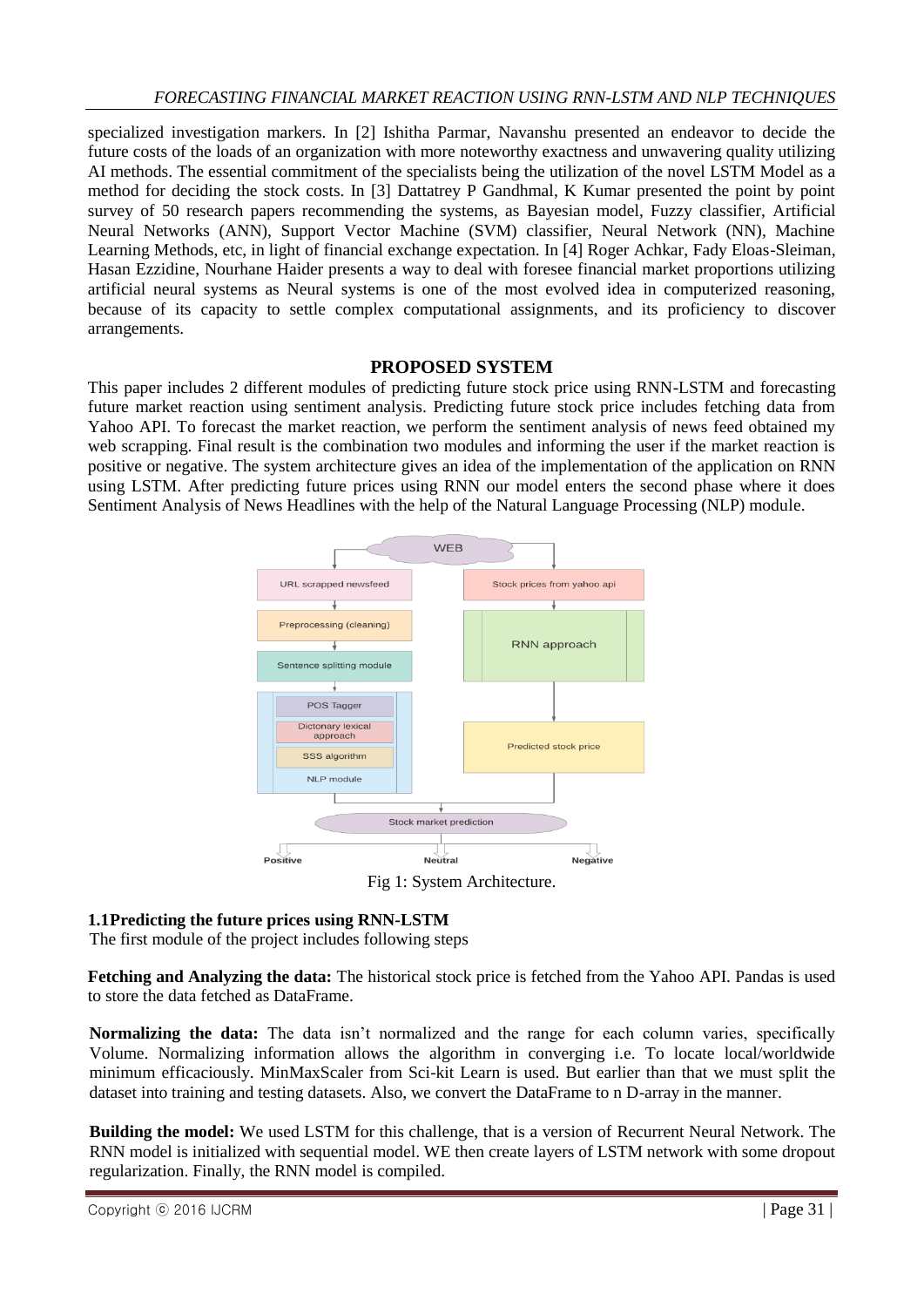

### **1.2Sentiment Analysis using NLP**

Organizations can carry out sentiment analysis over the blogs, news, tweets and social media posts in commercial enterprise and financial domains to analyze the market fashion. Furthermore, scraping Yahoo finance will assist them in accumulating data for herbal language processing algorithms to discover the sentiment of the market. Through this, you could tune the emotion towards a specific product, inventory, commodity or forex and make the right funding choice. Continuing on with the scraping, we seek the page to discover all of the div containers, and dive in a bit further to locate the features we need to work with. For the assignment of extracting these containers, we can be the use of another third-party python library, Beautiful Soup. It is a Python library for pulling records out of HTML and XML files. We employ the NLP module where we discover words that are characteristic of sentiment and furthermore discover connection between words for exact identification.It is a rule-based system where initially a list is created that has polarized words that will negatively influence the market, for example barely, little, decrease etc. We perform tokenization to split the sentences of news feed into words. Presently we check the quantity of confirmed words that show up in a sentence if the quantity of positive words appearance is more prominent than the quantity of negative words the system returns positive notion and vice versa.

### **RESULTS AND DISCUSSION**

In this paper we used RNN-LSTM technique to predict the future stock price of the companies from the data fetched from Yahoo API. The second part of the paper performs the sentiment analysis of the newsfeed by web scrapping to illustrate the market reaction. A graph of real stock price and predicted stock is plotted against the date and closed value of stock market. The final output is decided based on the increase or decrease of the NSE price and the negative or positive reaction of the news from the web. The table below gives the idea to make decision of investment.

| TABLE 1: Decision Table |               |          |
|-------------------------|---------------|----------|
| <b>NSE Price</b>        | SentimentAnal | Market   |
|                         | ysis          | Reaction |
| Increase                | Positive      | Positive |
| Increase                | Negative      | Neutral  |
| Decrease                | Positive      | Neutral  |
| Decrease                | Negative      | Negative |

The graphs below display the variation of real stock price and predicted stock price of different companies.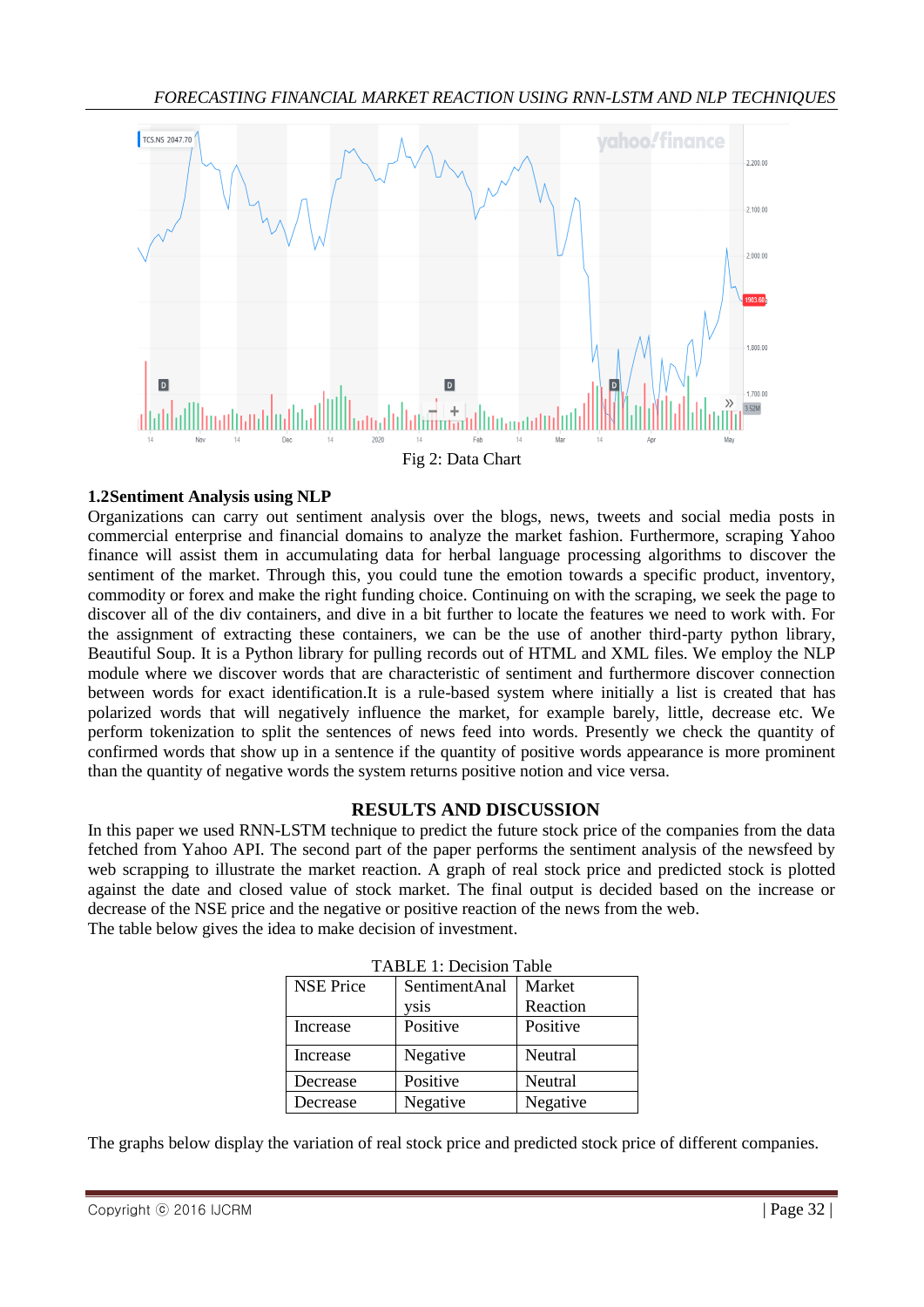

Fig 3: Graph of Apple Inc



Fig 4: Graph of Bharti Airtel Limited

Fig3 Indicates how the stock price of Apple Inc is changing with respect to the date. The graph indicates there is decrease in the future stock price. Fig4 Indicates how the stock price of Bharti Airtel Limited is changing with respect to the date. The graph indicates there is increase in the future stock price.

# **CONCLUSION**

This paper uses techniques in the field of Machine learning. It depicts a better understanding on how one can predict the future stock price of a company with greater accuracy and reliability using machine learning techniques. The combination of 2 models helps the user to predict the market reaction and to decide to invest or not. It also illustrates how to combine the concept of RNN algorithm and sentiment analysis of news headlines to predict the stock price.

For future work we hope to use similar techniques to address the diverse different issues of financial time series forecasting, trading and portfolio management system.